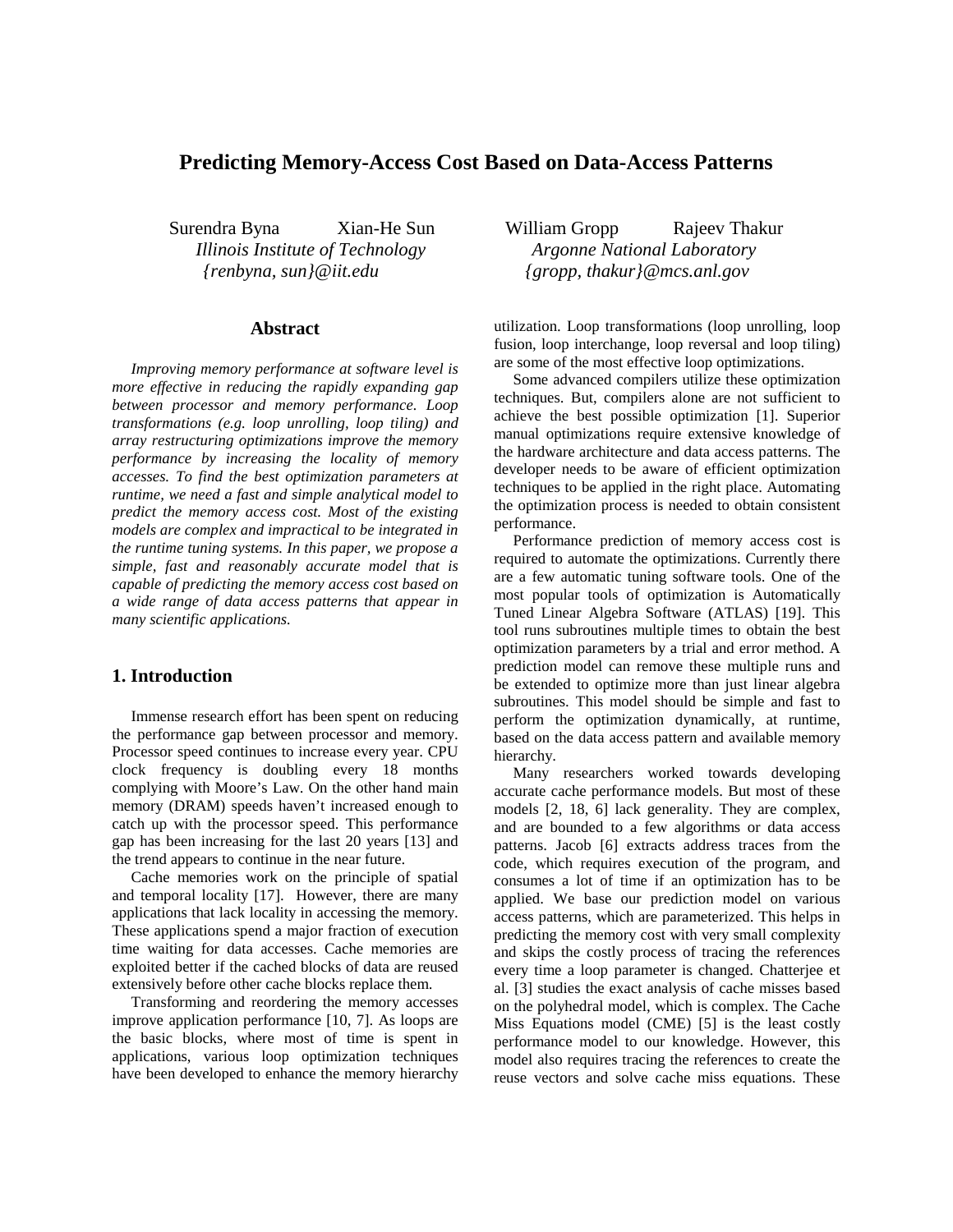models are accurate but expensive, and are better choices for static analysis of cache behavior. Our model fits better in choosing the optimization parameters dynamically at runtime than CMEs.

Our model also focuses on wide range of data access patterns with multiple array variables. Most of the other cache analysis models hold good results for a specific algorithm [2, 18] and fall short in acquiring generality.

The rest of this paper is organized as follows. Section 2 classifies various data access patterns that are used in most of the scientific applications. Section 3 discusses the parameters of memory hierarchy. In Section 4, we propose the memory access cost analysis and prediction equations. Section 5 provides experimental verification, and section 6 discusses an application of our model and current projects. Section 7 concludes with further objectives.

### **2. Data Access Patterns**

Loops and arrays are fundamental structures of most numerical and scientific applications [14]. A major share of the execution time of these applications is spent in loops, accessing data from arrays. Analyzing these access patterns is needed to find out the hotspots and to optimize the performance by reorganizing these memory references.

Data access patterns are classified based on the stride between successive accesses. Modal model of memory [11] categorize data accesses as constant, strided and non-monotonic modes. Yan et al. [15] classify memory access patterns into three types: migratory, group and unpredictable patterns.

We classify data access patterns in scientific applications as constant, contiguous and noncontiguous. Non-contiguous patterns are further divided into four patterns based on the size of data blocks accessed with each reference and their successive strides. Stride is the distance between the previous reference and current reference.

*Constant* accesses are those where the same data block is accessed repeatedly i.e., stride is equal to zero. *Contiguous* access pattern is where the stride between successive accesses is equal to the size of datatype. These are divided further as fixed length block accesses and variable length block accesses. Fixed length block accesses refer to the same datatype in consecutive references.

*Non-contiguous* access pattern is where the stride of next reference is greater than the size of currently accessed datatype. These can be further divided as follows:

- a) *Fixed length block, with fixed stride*: Stride is similar through out the access pattern. As shown Figure. 1.a., a block with a size of constant block\_size is copied into dest from src. The next block is copied from *src+stride* to *dest+block\_size*, i.e. array src is being accessed non-contiguously with a fixed stride and array dest is being accessed contiguously.
- b) *Fixed length block, with varying stride*: The stride varies between each access. (Figure. 1.b.)
- c) *Variable size block, with fixed stride*: Accessing different or varying size datatypes, where the strides of accesses are similar. (Figure. 1.c.)
- d) *Variable size block, with variable stride*: Accessing different or varying size datatypes, where the strides of accesses are varying. (Figure. 1.d.)

In Section 4, we predict the memory access cost for these data access patterns.

```
Figure. 1 Non-contiguous data access
                    patterns 
for (i=0; i < n; i += stride){ 
            memcpy(dest, src+i, block_size); 
            dest += block_size; 
} 
                 Figure. 1.a
for (i=0, j=0; i < n; i += stride[j]){ 
           memcpy(dest, src+i, block_size) ; 
           j++ ; 
            dest += block_size; 
} 
                  Figure. 1.b
for (i=0, j=0; i < n; i += stride)
{ 
           memcpy(dest, src+i, block_size[j]) ; 
           dest += block_size[i];j_{++};
} 
                  Figure. 1.c
for (i=0, j=0; i < n; i += stride[i]){ 
           memcpy(dest, src+i, block_size[j]) ; 
            dest += block_size; 
           j_{++};
} 
                  Figure. 1.d
```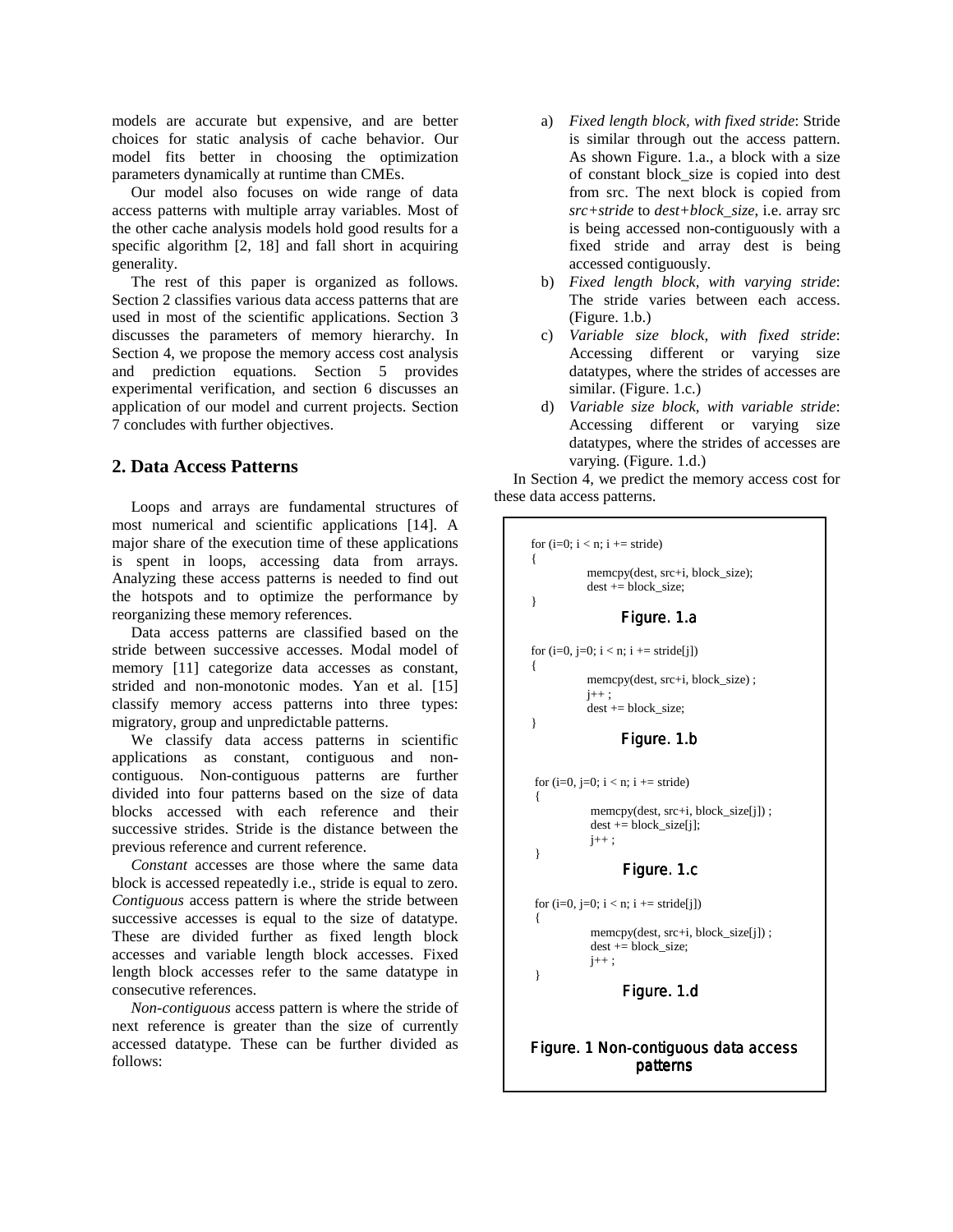### **3. Model parameters**

To bridge the gap between processor and memory performance, modern computer architectures include multiple levels of memory hierarchies that consist of cache memory and TLB. In this section, we discuss the details of memory hierarchy parameters, which are used in developing the prediction model.

A Cache memory is characterized by its size, line size and associativity. Cache size  $(C)$  represents its capacity in bytes. Caches are organized in cache lines. When a cache miss occurs, a block of data of size equal to cache line size  $(L)$  is fetched from the next level of cache or memory. This property conforms to the spatial locality. Associativity  $(A)$  of a cache helps in deciding how many places are there to place a cache line.

We treat the TLB as a level of memory hierarchy. Its parameters are page size  $P$  (similar to cache line size of a cache) and the capacity. The capacity of a TLB is the amount of memory page mapping it can store and is equal to *number of page entries* multiplied by page size.

Table 1 summarizes the memory hierarchy parameters. Subscript i of a parameter signifies the level of that cache/TLB in the hierarchy of memory. Cache memory at level i has three properties: its size in bytes  $(C_i)$ , cache line size  $(L_i)$  and its associativity  $(A_i)$ . TLB is represented with the number of page table entries  $(T_s)$ , page size  $(P_s)$  and it associativity  $(A_T)$ .

| Table 1. Memory hierarchy parameters |  |  |
|--------------------------------------|--|--|
|--------------------------------------|--|--|

| $\overline{\mathcal{C}}_k$  | Cache size at $k^{\text{th}}$ level cache of memory<br>hierarchy                                                               |
|-----------------------------|--------------------------------------------------------------------------------------------------------------------------------|
| $L_{\scriptscriptstyle{k}}$ | Cache line size at $k^{\text{th}}$ level cache of<br>memory hierarchy                                                          |
| $A_{k}$                     | Associativity of $k^{\text{th}}$ level cache of memory<br>hierarchy                                                            |
| $M_{\nu}$                   | Number of cache misses at $k^{\text{th}}$ level<br>cache of memory hierarchy                                                   |
| $M_{(k,i)}^c$               | Number of cache misses at $k^{th}$ level<br>cache of memory hierarchy in accessing<br>$ith$ array, contiguously.               |
| $M_{(k,i)}^n$               | Number of cache misses at $k^{\text{th}}$ level<br>cache of memory hierarchy in accessing<br>$ith$ variable, non-contiguously. |
| $T_{s}$                     | Number of page table entries (PTE) in TLB                                                                                      |
| $P_{s}$                     | Page size of each PTE                                                                                                          |
| $A_{\tau}$                  | TLB associativity                                                                                                              |
| $\overline{M}$              | Number of cache levels in<br>memory<br>hierarchy                                                                               |

*M* refers the total number of cache levels.

Cache misses are classified into three types [9]. They are *compulsory misses, capacity misses and conflict misses*. Cache misses at level i are represented with M<sub>i</sub>.  $M_{(k,i)}^c$  refers to the number of cache misses at level k of memory hierarchy, in accessing  $i<sup>th</sup>$  array (variable) contiguously. If it is being accessed noncontiguously, it is represented by  $M_{(k,i)}^n$ .

Data access pattern parameters are shown in Table 2. The subscript i represents the  $i<sup>th</sup>$  array being accessed. The parameters  $R^c_{(k,i)}$  and  $R^n_{(k,i)}$  represent the number of contiguous and non-contiguous references separately.  $S_i$  is the fixed stride in accessing the i<sup>th</sup> array and  $S_{(i, i)}$  is the variable stride. *D* is the working set size and  $W_i$  represents the block (word) size of the  $i<sup>th</sup>$  array.

| rable 2. Dala access parameters |                                                                                                                                     |  |
|---------------------------------|-------------------------------------------------------------------------------------------------------------------------------------|--|
| $R_{(k,i)}^c$                   | Number of contiguous references of ith<br>array at cache level $k$ of the memory<br>hierarchy.                                      |  |
| $R_{(k,i)}^n$                   | Number of non-contiguous references of $f''$<br>array at cache level $k$ of the memory<br>hierarchy.                                |  |
| $W_{i}$                         | Fixed size of the data block being<br>accessed in $i^{\text{th}}$ array.                                                            |  |
| $S_i$                           | Fixed stride of accessing $ith$ array non-<br>contiguously.                                                                         |  |
| $W_i^c$                         | Variable size of the data block being<br>contiguously accessed in $ith$ array.                                                      |  |
| $W_{(i, j)}^n$                  | Variable size of $j^{\text{th}}$ data block being non-<br>contiguously accessed in $ith$ array.                                     |  |
| $S_{(i,j)}$                     | Variable stride of the $j^{th}$ data block being<br>contiguously accessed in $i^{\text{th}}$ array. (stride<br>in stride signature) |  |
|                                 | Size of working set                                                                                                                 |  |

Table 2. Data access parameters 2. Data parameters parameters

#### **4. Memory access cost prediction**

Our goal is to predict the memory access cost of a basic block of loop with any type of data access patterns discussed in section 2, and for multiple data array variables. We assume LRU replacement policy for cache and TLB. We assume that the memory hierarchy is following inclusive property. The total cost of accessing memory includes the access time and the miss penalties of these levels in the hierarchy. If there are k levels of cache memory and one level TLB [13],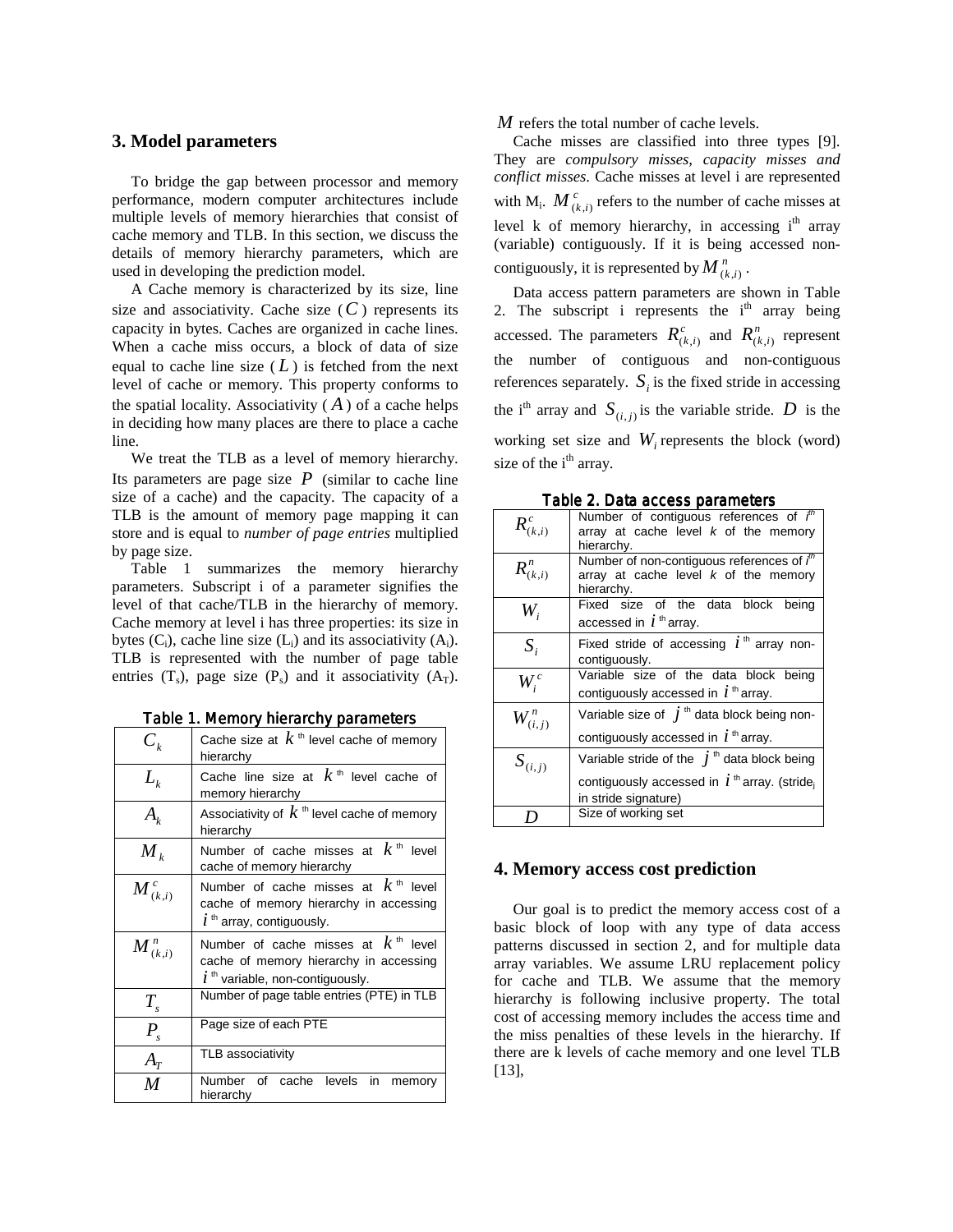*Total Memory cost = (Number of TLB hits \* Time to access TLB) + (Number of TLB misses \* TLB miss penalty) + (Number of L1 hits) \* (Time to access L1) + (L1 misses \* L1 penalty) + (L2 misses \* L2 penalty) +*   $...$  + (Lk misses \* Lk penalty) (4.1)

To predict this cost, we have to find the number of cache hits/misses at each level and TLB hit rate. We predict the cache and TLB misses based on the access pattern.

Assuming that there are *M* levels of cache, the total miss penalty due to cache misses is the sum of miss penalty at each level.

$$
T_m = \sum_{k=1}^{M} (M_k * T_k) - \alpha
$$
 (4.2)

where  $M_k$  is the total number of cache misses and

 $T_k$  is the miss penalty at level *k* cache.  $\alpha$  is the overlapping the cache misses with prefetching and other OS optimizations.

Consider that there are *m* array variables accessed contiguously and *n* array variables accessed noncontiguously, the total number of misses at cache level *k* is the sum of misses caused in accessing contiguously accessed arrays and those of noncontiguously accessed arrays.

$$
M_{k} = \sum_{i=1}^{m} M_{(k,i)}^{c} + \sum_{i=1}^{n} M_{(k,i)}^{n}
$$
 (4.3)

 $M_{(k,i)}^c$  is the number of cache misses at  $k^{\text{th}}$  level cache of memory hierarchy in accessing  $i<sup>th</sup>$  variable, contiguously.  $M_{(k,i)}^n$  is the number of cache misses at  $k<sup>th</sup>$  level cache of memory hierarchy in accessing  $i<sup>th</sup>$ variable, non-contiguously.

Now we count the number of cache misses based on the data access pattern.

**Constant access pattern:** In this type of accesses, once a word is loaded into the cache, the following accesses to the same word cause no extra cache misses. If the word size of a variable is  $W_i$  and there are the number of cache misses is equal to  $\left[ (W_i / L_k) \right]$ . (4.4)

**Contiguous access pattern:** In this pattern the stride between successive accesses is the same as data size. All the cache misses caused in this pattern are compulsory misses. Each reference fetches a cache line into the cache. Cache line contains more than one word of data. This is to assure spatial locality property of using cache memory. If the cache line size is more than the data type accessed, the next reference utilizes the prefetched data from the cache. Each reference causes

 $[(W_i/L_k)]$  misses, i.e. if the word size is more that cache line size, then it causes more than one miss, otherwise just one miss occurs for every  $\left( \frac{L_k}{W_i} \right)$ references. If there are *n* references, the number of cache misses caused at cache level *k* in accessing variable *i* is:  $M_{(k,i)}^c = \left[ n * (W_i / L_k) \right]$  (4.5)

If *i*<sup>th</sup> variable has  $R_{(k,i)}^c$  references, the number of cache misses is:

$$
M_{(k,i)}^c = \left[ R_{(k,i)}^c * \binom{W_i^c}{L_k} \right] \tag{4.6}
$$

where  $W_i^c$  is size of the data block being contiguously accessed in  $i<sup>th</sup>$  variable.

The number of cache references at level  $k \left( R_{(k,i)}^c \right)$ is the number of cache misses at the lower level cache, i.e.  $R^c_{(k,i)} = M^c_{(k-1,j)}$ . (4.7)

**Non-contiguous access patterns:** As described in section 2, there are four main types of access patterns. These patterns are classified based on the variability of stride and data block size. The occurrence of cache misses is categorized into four regions based on the working set size, similar to Saavedra and Smith [16]. First region is the one where all the working set fits in the cache. As long as the working set size is less than the cache size, the total data fits into the cache. All the cache misses are compulsory misses. This number is equal to  $M_{(k,i)}^n = \left[ n * (W_i / L_k) \right]$  at level  $k$  of memory hierarchy in accessing  $i<sup>th</sup>$  variable noncontiguously. This number is the same for all types of non-contiguous access patterns.

When size of the data working set exceeds the cache size, three regions of memory operations are defined. The first region is when the stride  $(S)$  is between 1 and cache line size  $(1 < S \leq L_k)$ . The second region is  $L_k < S \leq D/A_k$ , where  $A_k$  is the associativity of  $k<sup>th</sup>$  level cache of memory hierarchy. The third region is  $D/A_k < S \leq D/2$ . In this last case, although the  $D > C_k$ , only  $D/S < A_k$  amount of data is needed for access. In the last region the number of references mapping to a single set is less than the set associativity. Thus, only compulsory misses are caused in the third access pattern, i.e.

$$
M_{(k,i)}^n = \left[ n * (W_i / L_k) \right] \tag{4.8}
$$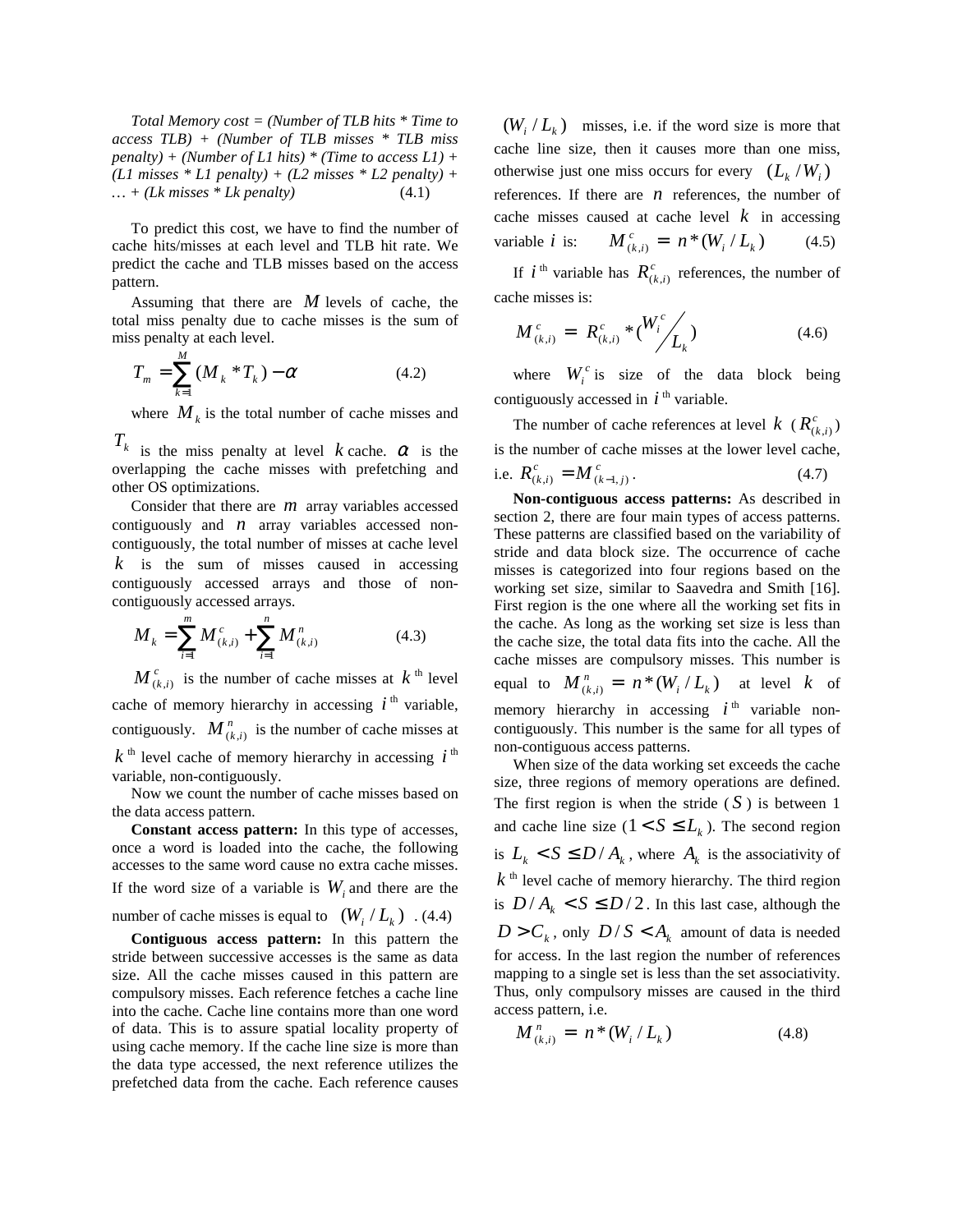where  $n$  is the number of data accesses. Thus, we set our focus on the first two regions to count the number of cache misses.

First we find the cache misses for a fixed size of data block accesses of one variable, with a fixed stride.

If the stride (fixed) is less than the cache line size, one cache miss occurs for  $(L_k / S)$  references. If there are *n* references, the number of cache misses is:  $n*(S/L_k)$ , where *n* is the number of data accesses.

If the stride (fixed) is more than the cache line size, each reference causes  $(\max(W_i/L_i))$  cache misses, i.e. each access causes one miss when the word size is less than  $L_k$ . If word size is more than  $L_k$ , each reference causes  $\left[W_i/L_k\right]$  misses. If there are  *references, the number of cache misses is equal to*  $n^*$ (max( $\left[W_i/L_k\right]$ ,1).

$$
M_{(k,i)}^n = R_{(k,i)}^n * (\max(\overline{W}_i / L_k \cdot 1))
$$
 (4.9)

For variable stride with fixed size block accesses, the cache misses have to be counted for each stride. If the stride is less than  $L_k$ , it does not cause a cache miss as the pre-fetched line of data is reused. The number of cache misses is:

$$
M_{(k,i)}^n = (\sum_{j=1}^{R_{(k,i)}^n} \lfloor \min((S_{(i,j)}/L_k), 0) \rfloor)^*
$$
  
\n
$$
(\max(\left|W_{(i,j)}^n / L_k \right| 1))
$$
 (4.10)

 $M_{(k,i)}^c$  is the number of cache misses at  $k^{\text{th}}$  level cache of memory hierarchy in accessing  $i<sup>th</sup>$  variable, non-contiguously,  $S_{(i,j)}$  is variable stride of the data block being contiguously accessed in  $i<sup>th</sup>$  variable.  $R_{(k,i)}^n$  is the number of non-contiguous references of i<sup>th</sup> array at cache level  $k$  of the memory hierarchy.  $W_{(i,j)}^n$  is the size of  $j^{\text{th}}$  data block being noncontiguously accessed in  $i<sup>th</sup>$  variable. In this pattern when the stride  $S_{(i,j)}$  is less than the cache line size, we assume that the cache line has already been fetched into the cache. However when this stride is causing to fetch a new cache line, then this formula misses to count that cache miss. This can be corrected by maintaining the history of cache line that has been fetched recently.

The number of cache references at level  $k$  ( $R_{(k,i)}^n$ ) is the number of cache misses at the lower level cache, i.e.  $R_{(k,i)}^n = M_{(k-1,j)}^n$ . (4.11)

For fixed or variable stride with variable size block accesses, the cache misses have to be counted for each block size. In this case, we assume that the stride is always more than  $L_k$ . If the data block size is less than  $L_k$ , it does not cause a cache miss as the prefetched line of data is reused. The number of cache misses is:

$$
M_{(k,i)}^n = \sum_{j=1}^{R_{(k,i)}^n} (\max(\overline{W_{(i,j)}^n} / L_k \cdot 1))
$$
 (4.12)

Refer Table 3 and Table 4 (at the end of this document) for a summary of formulae to calculate the cache misses for all data access patterns. Using (4.3) total number of cache misses in accessing contiguous and non-contiguous data is calculated. Formula 4.2 gives the total memory access cost.

#### **5. Performance verification**

This section presents performance measurements to verify the predicted memory access cost with the measured cost on various architectures. We measure the performance of loops with all the data access patterns mentioned above and compare that performance with the predicted performance.

We took the measurements on a Sun Solaris based cluster called Sunwulf, which is located at the Scalable Computer Software Lab of Illinois Institute of Technology. Sunwulf is composed of a four-processor E450 server and 63 high-end workstations. We run our experiments on one of the nodes. Each node is a SUN Blade-100 workstation with one UltraSparc-IIe, 500MHz CPU. The L1 cache is 16KB, with a 16-byte cache line size. The L2 cache has a capacity of 8MB and its line size is 64 bytes. It also has a TLB with 4KB page size and 48 entries. We used a microbenchmark to find the average access time and miss penalty of each level of memory hierarchy. This is similar to the microbenchmark proposed by Saavedra and Smith [16].

Another platform we used for experiments is a 32 node Beowulf, located at University of South Carolina. Each node consists of 933MHz, Pentium III processor. It has 16 KB L1 cache and 256KB L2 cache. Both these caches are on the die, and the average penalty for load misses is measured as 7 cycles and 70 cycles for L1 and L2 respectively. We chose these processors, as they apply inclusive property in the memory hierarchy with less aggressive pre-fetching.

We used the loops similar to Figure.1 and measured the time to execute those loops. In all these loops, two array variables are accessed with different access patterns. We chose these loops since many applications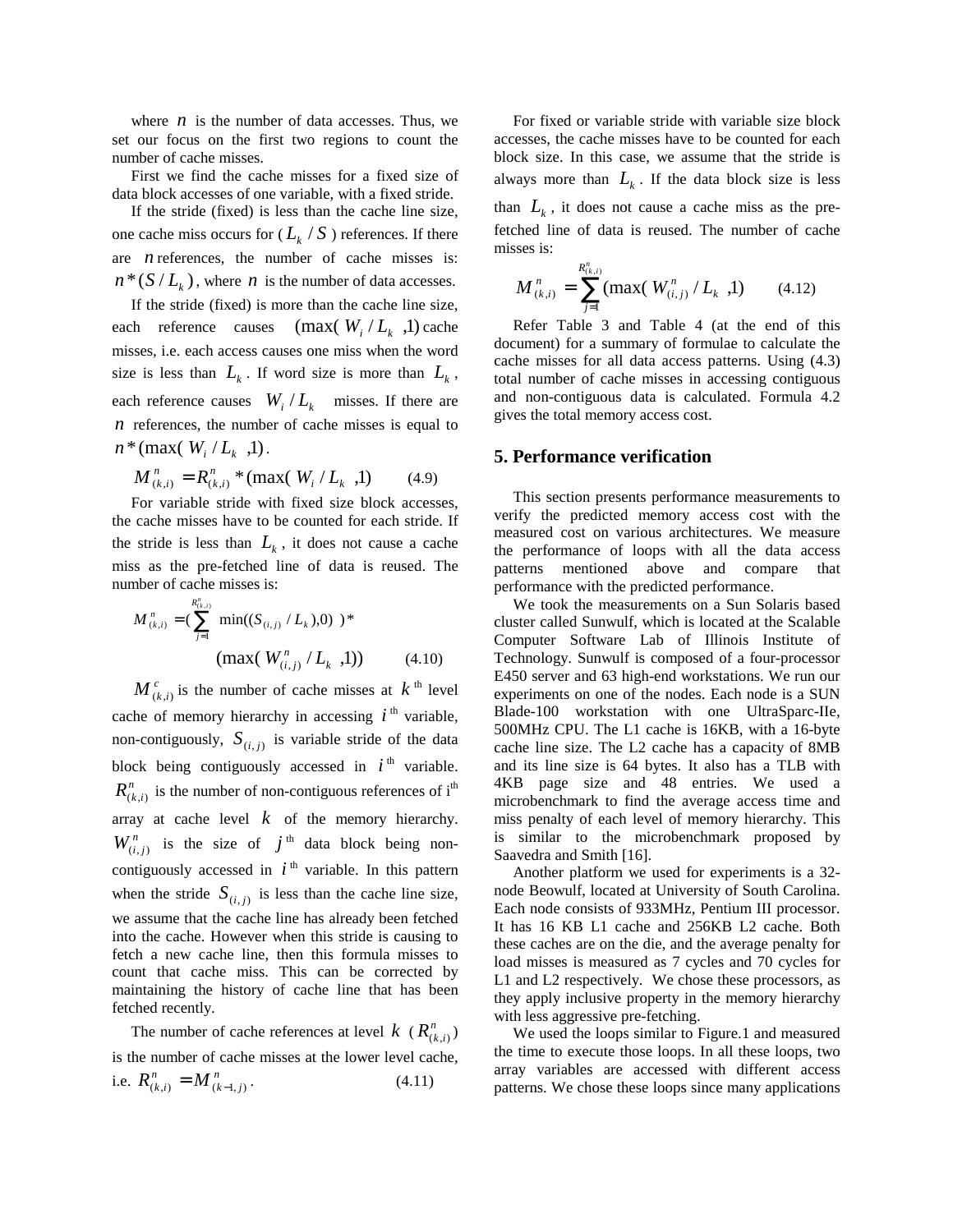contain loop blocks where the data accesses are similar to the access patterns discussed above in section 2. We can apply the same prediction model for any number of arrays. Execution time of these loops contains only the data access cost, without any computation cost. We used pointer-to-pointer copy to avoid the cost of memcpy. In these experiments we ran many iterations of the program to find the minimum cost. We also flushed the cache after measuring the time for an iteration to replace any cache blocks that are reusable. We compiled these programs using gcc 3.0 and padded the arrays to avoid any cache thrashing. The comparison of predicted cost and measured memory access cost is presented in the following paragraphs. The memory access cost is presented as a ratio of execution time to the number of memory references. This normalization is done to fit all the data into the graph. The performance is better for lower values.

Figure 2 and Figure 3 compare the predicted memory access cost with measured cost in running the loops in various data access patterns explained in section 2 (Figure.1) on Sunwulf cluster. For contiguous







#### Figure 2.b.

Fig.2. Comparison of measured and predicted memory access cost. The access patterns are: 2.a. Contiguous data access (word size: 1byte, stride: 1byte). 2.b. Non-contiguous data access with fixed word size and stride (word size: 8 bytes, stride: 16 bytes) (word

data accesses (Figure 2.a.), the predicted cost is constant per reference. The prediction error reduced as the number of references increased. The error was mainly due to the approach of counting cache misses



### Figure. 3.c.

Figure.3. Comparison of measured and predicted memory access cost. The access patterns are: 3.a. Noncontiguous data access with fixed word size and stride (word size: 8 bytes, stride: 32 bytes) 3.b. Noncontiguous data access with fixed word size and stride (word size: 8 bytes, stride: 64 bytes) , 3.c. noncontiguous data access with fixed word size and variable strides (word size: 8 bytes, stride varies from 1 to 128 bytes periodically)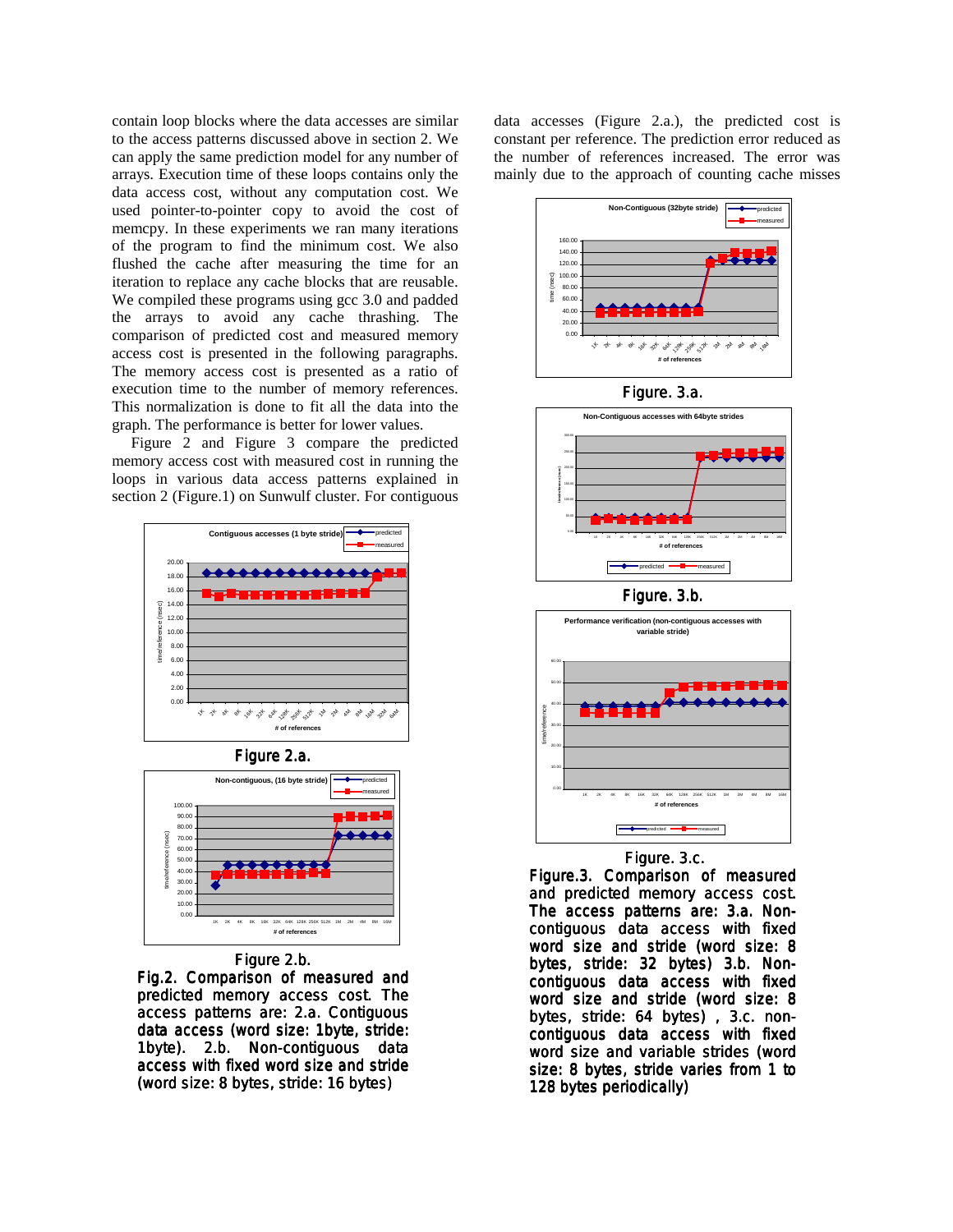pessimistically without taking prefetching into consideration. The prediction error was below 20% for small data and below 4% for large data with this data access pattern.

To test the non-contiguous access pattern performance we used three sizes of fixed strides (16bytes, 32 bytes and 64 bytes) that are equal to L1 cache line size, more than L1 line size and that of equal



Figure 4.a.



Figure. 4.b.



Figure 4.c.

Figure 4. Comparison of measured and predicted memory access cost on Pentium III processor. The access patterns are: 4.a. Contiguous data access (word size: 1byte, stride: 1byte). 4.b. Non-contiguous data access with fixed word size and stride (word size: 8 bytes, stride:  $16$  bytes),  $4.c.$  Noncontiguous data access with fixed word size and stride (word size: 8 bytes, stride: 32 bytes)

to L2 line size. For non-contiguous accesses, with stride equal to L1 cache line size, the prediction error reduced as the data size increase. It can be seen from Figure 2.b and Figure 3.a, that the utilization of caches are more effective when the data size is less than L2 cache size. Overall the error is below 20% in most of the cases. For the remaining two non-contiguous access patterns with fixed strides, the prediction error is below 10% for larger data sizes.

For non-contiguous access pattern with variable strides, we initialized an array that contains strides of accesses. Prediction cost of this access pattern contains the cost of accessing non-contiguous arrays as well as the cost of accessing the array of strides. The prediction error is below 15% (Figure 3.c). This error is caused by missing some of the cache misses in noncontiguous accesses, which requires maintaining the history of the length of cache lines that are already been fetched into the cache. Another reason for





Figure 5.b.

Figure.5. Comparison of measured and predicted memory access cost on Pentium III processor. The access patterns are: 5.a. Non-contiguous data access with fixed word size and stride (word size: 8 bytes, stride:  $64$  bytes), 5.b. for non-contiguous data access with fixed word size and variable strides (word size: 8 bytes, stride varies from 1 to 128 bytes periodically)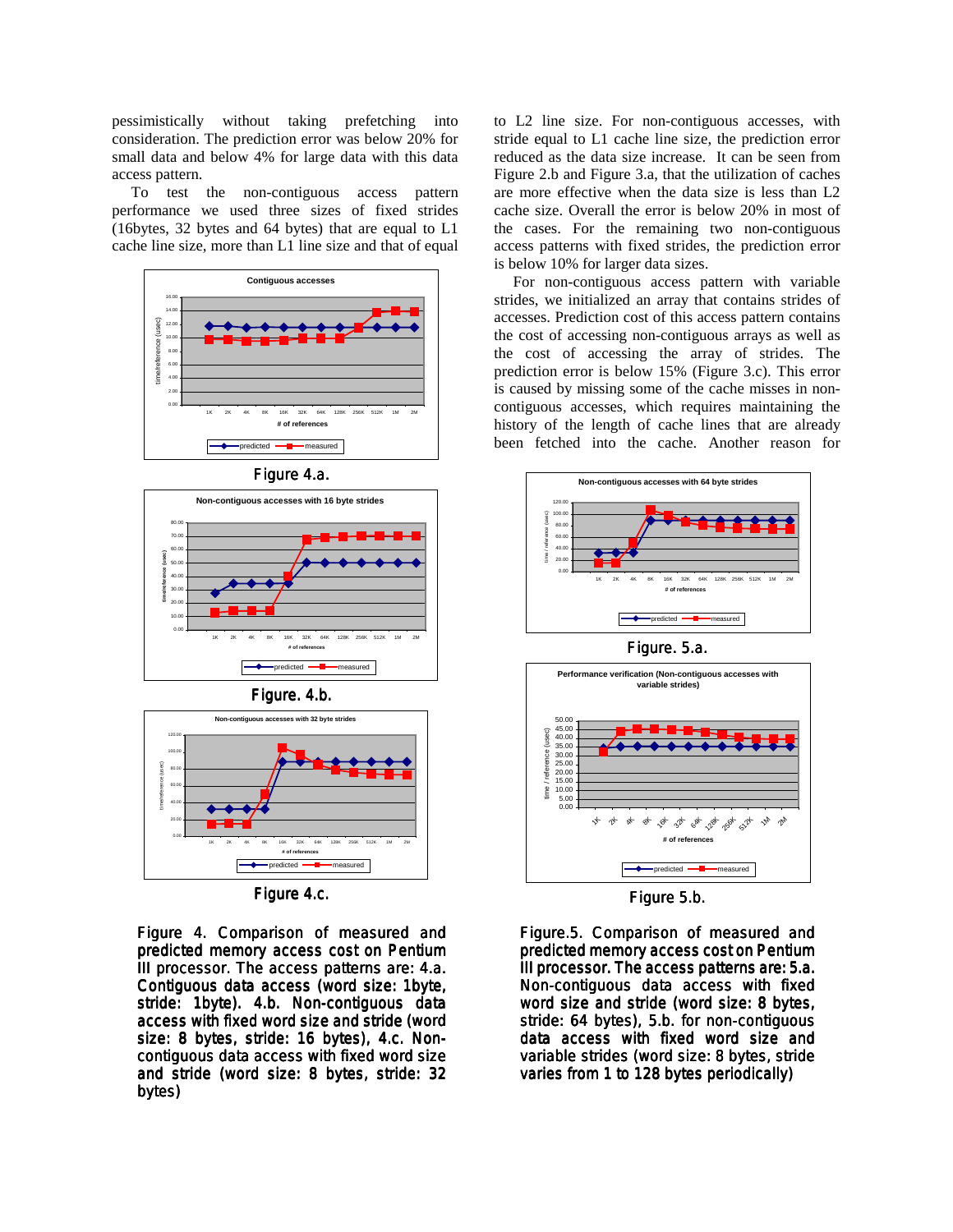prediction error for all these access patterns is that we are using average miss penalties, which may not be accurate.



Fig.6. Comparison of measured and predicted memory access cost Matrix transpose algorithm without cache blocking optimization



Fig.7. Comparison of measured and predicted memory access cost Matrix transpose algorithm with cache blocking optimization

We observe the similar results on Pentium III processor on Beowulf cluster (Fig 4 and 5). The prediction error is slightly high for small data sizes where the prefetching of this processor is effective. As the working set size increase, the L2 misses increase and the prediction error is below 20% in these cases.

We also verified the performance of the loops in NAS Parallel benchmarks that are performing matrix transpose operation. We have measured the performance two variations of matrix transpose algorithms from NAS Parallel benchmarks' Fast Fourier Transform program. The first algorithm is a

simple matrix transpose of copying rows of one matrix to columns of another matrix. The second algorithm uses cache-blocking optimization to improve the performance. Both algorithms fit into the data access patterns explained in section 2. The data working set of the first algorithm increases with the dimension of the matrices. Due to the row major ordering of arrays (in C or column major ordering in Fortran), one matrix is accessed contiguously and the other is accessed noncontiguously with fixed stride. The second algorithm makes sure that a block of data is fully utilized before replacing it from the cache. In this algorithm, the two matrices are accessed non-contiguously with fixed strides. However, as the whole data block is reused before it is being replaced, and we chose the block size such that it fits into the cache, the number of cache misses is very less compared to the unoptimized version of matrix transpose. These experiments are performed on Sun UltraSparc IIe processor node.

As expected, the performance (time/reference) increases as the data size increases for the unoptimized transpose algorithm (Fig 6). Predicted values of performance are slightly different from the measured values. The error is around 13%. In the second algorithm, the performance is improved for the transpose algorithm due to the cache-blocking optimization (Fig 7). The performance error was below 5% for most of the data sizes, but increased for large data sizes. This is mainly due the increase in average time per memory reference for the large data sizes.

## **6. An application of the model**

Parallel communication models such as LogP [4] focus on network communication, with limited consideration of memory communication. Recently, the LogP model was extended to incorporate memorycommunication cost. The memory-LogP model formally characterizes the memory-communication cost under four parameters: l: the effective latency, defined as the length of time the processor is engaged in transmission or reception of a message due to the influence of data size (D) and distribution also called as strides  $(S)$ , l=f $(D,S)$ ; o: the overhead, defined as the length of time the processor is engaged in transmission or reception of an ideally distributed (contiguous) message (during this time, the processor cannot perform other operations); g: the gap, defined as the minimum time interval between consecutive message receptions at the processor (the reciprocal of g corresponds to the available per processor bandwidth for a given implementation of data transfer on a given system); and P: the number of processor/memory modules (point-to-point communication in the memory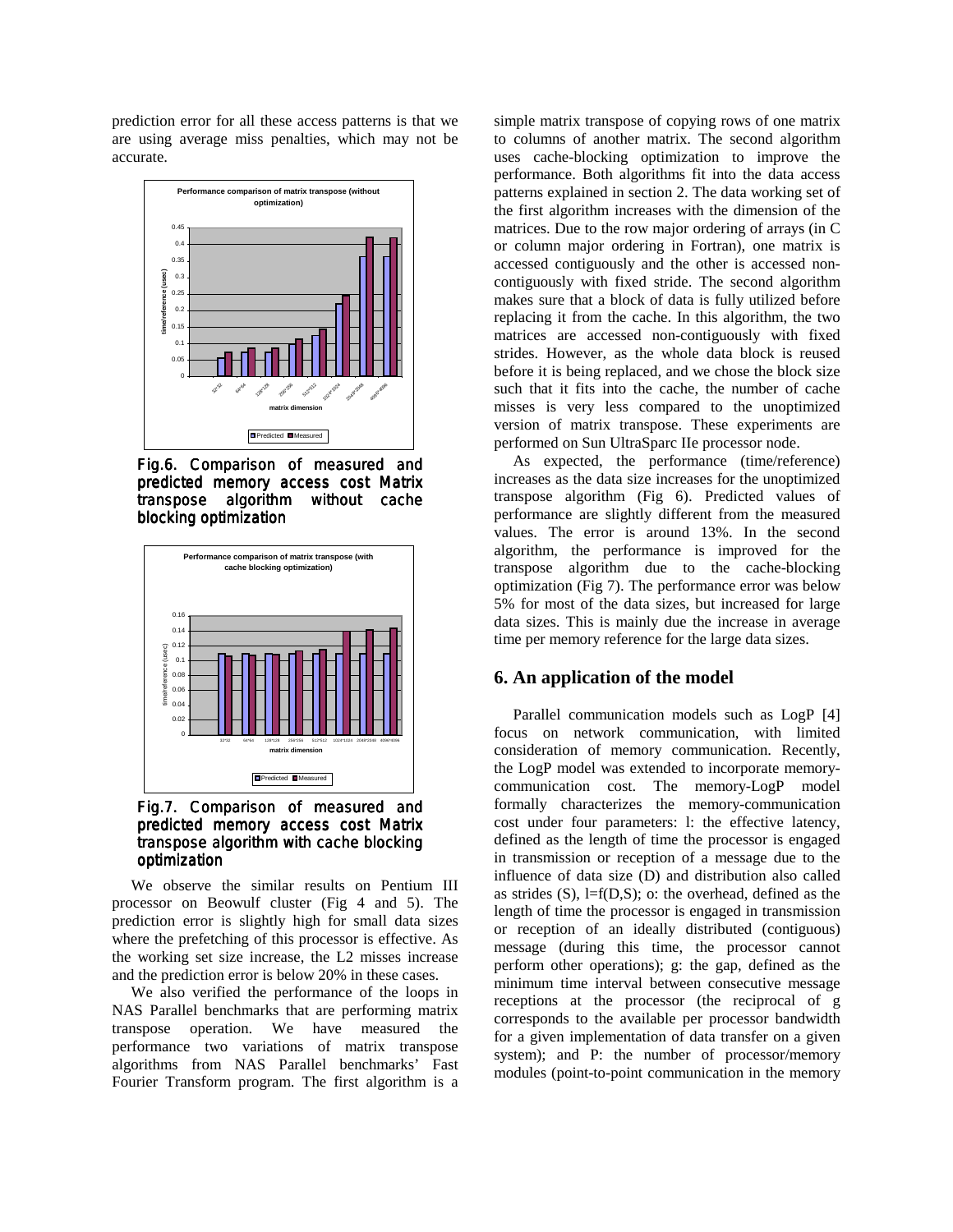hierarchy implies P=1). Detailed information about the memory-LogP model can be found in [8].

The memory-communication cost for sending a data segment depends on architectural parameters, such as cache capacity, and code characteristics, such as data distribution, as explained in the memory-LogP model. In general, the overall communication cost includes data-collection overhead, the cost of data copying to the network buffer, the cost of data forwarding to the receiver (network-communication cost), and other costs added by the middleware implementation. When data distribution in memory is noncontiguous, the data is typically collected into a contiguous buffer before being copied to the network buffer. This process adds extra buffering overhead to the overall communication cost and is implementation dependent. The memory access cost predicted in this paper is a part of the latency (l) parameter of the memory-logP model.

Currently we apply this model in improving the performance of MPI derived datatypes by optimizing the memory access cost [1]. The MPI Standard [12] supports derived datatypes, which allow users to describe noncontiguous memory layout and communicate noncontiguous data with a single communication function. This feature enables an MPI implementation to optimize the transfer of noncontiguous data. In practice, however, few MPI implementations provide derived datatypes in a way that performs better than what the user can achieve by manually packing data into a contiguous buffer and then calling an MPI function. Memory access cost has been the reason for this performance bottleneck. We use memory-logP model with the help of prediction formulae to predict this cost and apply memory access optimization techniques to improve the performance. Due to space restriction, we cannot explain the optimization method here. Refer to [1] for full details.

#### **7. Conclusion**

Loop transformations and loop access reordering techniques improve the memory access performance. To obtain these loop optimization parameters, a simple, fast and accurate memory access cost prediction model is necessary. This improves the standard of application level optimizations and reduces the burden on the programmers to learn the rapidly improving processor and computer architecture technology. Towards achieving this goal, in this paper we proposed an analytical model to predict the memory access cost based on the data access patterns. We first classified the most common data access patterns in scientific computing applications. We then proposed a model to predict the memory access cost. We verified this model with measurements and showed that this model is practical. The accuracy of our model is reasonable given its simplicity. We also applied this model to matrix transpose routines in Fast Fourier Transform program of NAS benchmarks, which was implemented in different memory access patterns.

Our model is simple, effective, and easy to be incorporated into memory cost tuning tools, where optimization parameters are to be found at runtime. The prediction errors of 10% to 20% exist, they are reasonably accurate in making optimization decisions. We are currently utilizing this model to improve the performance of MPI derived datatypes, by optimizing the memory access cost. This cost prediction is a part of our memory-logP model, which emphasizes the importance of memory communication performance in point-to-point communication. Our model is practical because of its simplicity. We are able to fit this easily into any optimization library to choose optimization parameters dynamically at runtime. This is not possible with the existing models due to their complexity.

We plan to extend this work in various aspects. We will extend this model to include external and internal conflict misses. We will broaden this model for replacement policies other than LRU, such as FIFO, LFU, MRU, MFU etc. We plan to incorporate this model in an automatic performance tuning system that improves the application performance by optimizing the memory access cost.

### **8. Acknowledgements**

This work was supported by the Mathematical, Information, and Computational Sciences Division subprogram of the Office of Advanced Scientific Computing Research, Office of Science, U.S. Department of Energy, under Contract W-31-109- ENG-38, and in part by a grant from the Office of Advanced Simulation and Computing, National Nuclear Security Administration, U.S. Department of Energy. The U.S. Government retains for itself, and others acting on its behalf, a paid-up, nonexclusive, irrevocable worldwide license in said article to reproduce, prepare derivative works, distribute copies to the public, and perform publicly and display publicly, by or on behalf of the Government.

## **9. References**

[1] Surendra Byna, William Gropp, Xian-He Sun, and Rajeev Thakur, "Improving the Performance of MPI Derived Datatypes by Optimizing Memory-Access Cost," *IEEE International Conference on Cluster Computing*, Hong Kong, December 2003